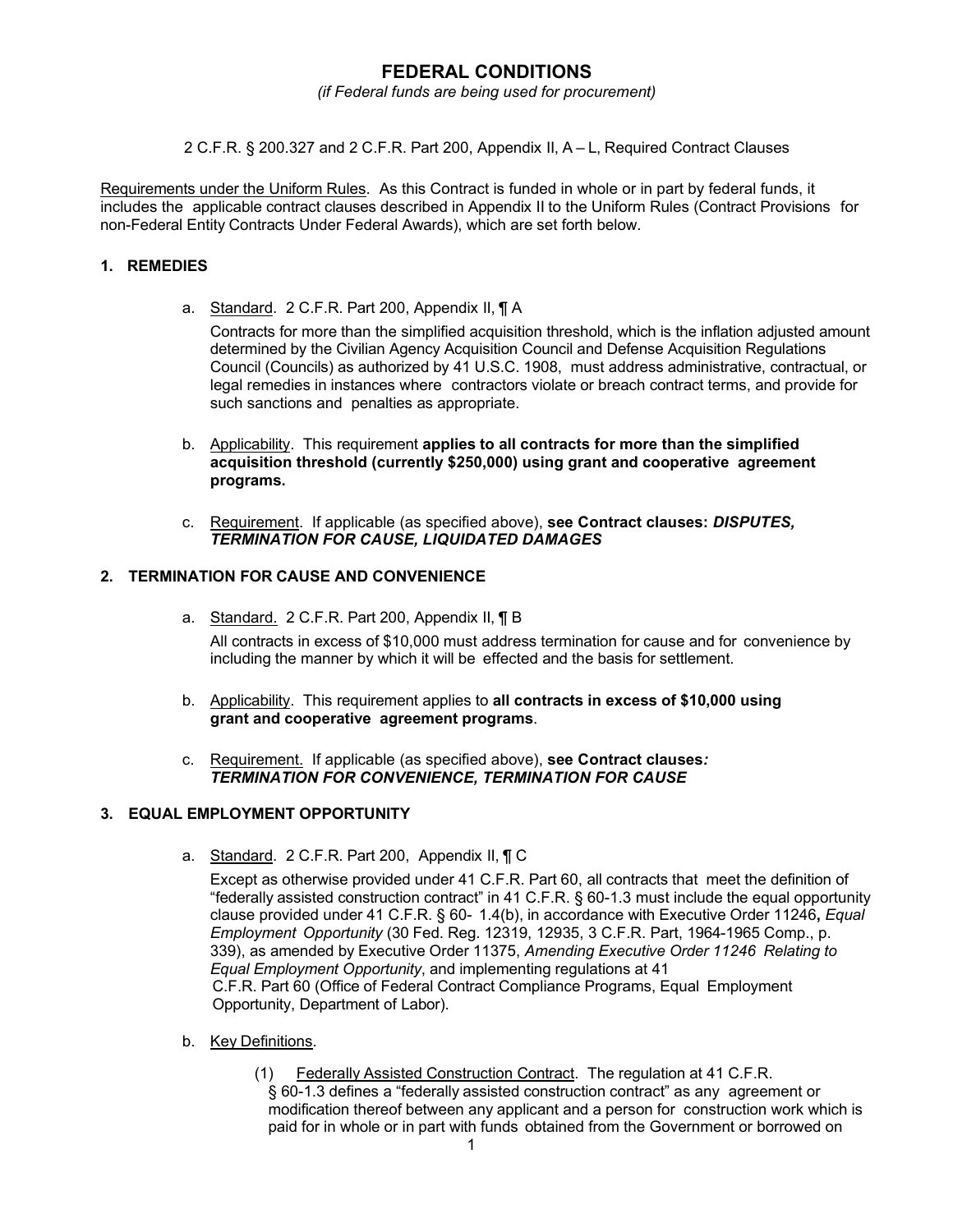*(if Federal funds are being used for procurement)*

the credit of the Government pursuant to any Federal program involving a grant, contract, loan, insurance, or guarantee, or undertaken pursuant to any Federal program involving such grant, contract, loan, insurance, or guarantee, or any application or modification thereof approved by the Government for a grant, contract, loan, insurance, or guarantee under which the applicant (LVMPD) itself participates in the construction work.

- (2) Construction Work. The regulation at 41 C.F.R. § 60-1.3 defines "construction work" as the construction, rehabilitation, alteration, conversion, extension, demolition or repair of buildings, highways, or other changes or improvements to real property, including facilities providing utility services. The term also includes the supervision, inspection, and other onsite functions incidental to the actual construction.
- c. Applicability. This requirement **applies to all prime construction contracts using grant and cooperative agreement programs**.
- d. Requirement. The following clause applies to this Contract:

*During the performance of this contract, the Contractor agrees as follows:*

- *(1) The contractor will not discriminate against any employee or applicant for employment because of race, color, religion, sex, sexual orientation, gender identity, or national origin. The contractor will take affirmative action to ensure that applicants are employed, and that employees are treated during employment without regard to their race, color, religion, sex, sexual orientation, gender identity, or national origin. Such action shall include, but not be limited to the following: Employment, upgrading, demotion, or transfer; recruitment or recruitment advertising; layoff or termination; rates of pay or other forms of compensation; and selection for training, including apprenticeship. The contractor agrees to post in conspicuous places, available to employees and applicants for employment, notices to be provided setting forth the provisions of this nondiscrimination clause.*
- *(2) The contractor will, in all solicitations or advertisements for employees placed by or on behalf of the contractor, state that all qualified applicants will receive considerations for employment without regard to race, color, religion, sex, sexual orientation, gender identity, or national origin.*
- *(3) The contractor will not discharge or in any other manner discriminate against any employee or applicant for employment because such employee or applicant has inquired about, discussed, or disclosed the compensation of the employee or applicant or another employee or applicant. This provision shall not apply to instances in which an employee who has access to the compensation information of other employees or applicants as a part of such employee's essential job functions discloses the compensation of such other employees or applicants to individuals who do not otherwise have access to such information, unless such disclosure is in response to a formal complaint or charge, in furtherance of an investigations, proceeding, hearing, or action, including an investigation conducted by the employer, or is consistent with the contractor's legal duty to furnish information.*
- *(4) The contractor will send to each labor union or representative of workers with which he has a collective bargaining agreement or other contract or understanding, a notice to be provided advising the said labor union or workers' representatives of the contractor's commitments under this section, and shall post copies of the notice in conspicuous places available to employees and applicants for employment.*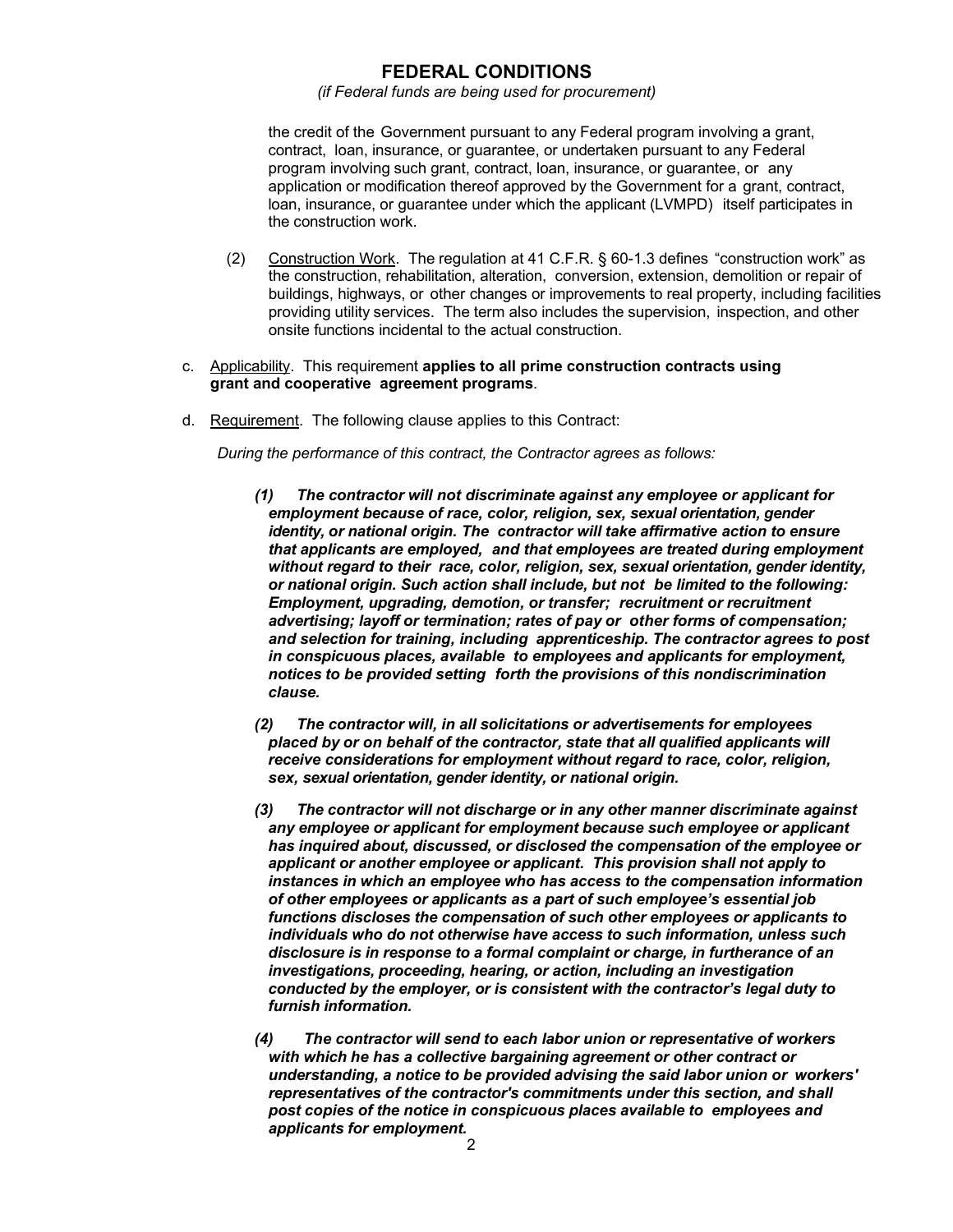*(if Federal funds are being used for procurement)*

- *(5) The contractor will comply with all provisions of Executive Order 11246 of September 24, 1965, and of the rules, regulations, and relevant orders of the Secretary of Labor.*
- *(6) The contractor will furnish all information and reports required by Executive Order 11246 of September 24, 1965, and by rules, regulations, and orders of the Secretary of Labor, or pursuant thereto, and will permit access to his books, records, and accounts by the administering agency and the Secretary of Labor for purposes of investigation to ascertain compliance with such rules, regulations, and orders.*
- *(7) In the event of the contractor's noncompliance with the nondiscrimination clauses of this contract or with any of the said rules, regulations, or orders, this contract may be canceled, terminated, or suspended in whole or in part and the contractor may be declared ineligible for further Government contracts or federally assisted construction contracts in accordance with procedures authorized in Executive Order 11246 of September 24, 1965, and such other sanctions as may be imposed and remedies invoked as provided in Executive Order 11246 of September 24, 1965, or by rule, regulation, or order of the Secretary of Labor, or as otherwise provided by law.*
- *(8) The contractor will include the portion of the sentence immediately preceding paragraph (1) and the provisions of paragraphs (1) through (8) in every subcontract or purchase order unless exempted by rules, regulations, or orders of the Secretary of Labor issued pursuant to section 204 of Executive Order 11246 of September 24, 1965, so that such provisions will be binding upon each subcontractor or vendor. The contractor will take such action with respect to any subcontract or purchase order as the administering agency may direct as a means of enforcing such provisions, including sanctions for noncompliance.*

*Provided, however, that in the event a contractor becomes involved in, or is threatened with, litigation with a subcontractor or vendor as a result of such direction by the administering agency, the contractor may request the United States to enter into such litigation to protect the interests of the United States.*

*The LVMPD further agrees that it will be bound by the above equal opportunity clause with respect to its own employment practices when it participates in federally assisted construction work: Provided that the LVMPD is a local government, the above equal opportunity clause is not applicable to any agency, instrumentality or subdivision of such government which does not participate in work on or under the contract.*

*The LVMPD agrees that it will assist and cooperate actively with the administering agency and the Secretary of Labor in obtaining the compliance of contractors and subcontractors with the equal opportunity clause and the rules, regulations, and relevant orders of the Secretary of Labor, that it will furnish the administering agency and the Secretary of Labor such information as they may require for the supervision of such compliance, and that it will otherwise assist the administering agency in the discharge of the agency's primary responsibility for securing compliance, and that it will otherwise assist the administering agency in the discharge of the agency's primary responsibility for securing compliance.*

subcontractors by the admigistering agency or the Secretary of Labor pursuant to *The LVMPD further agrees that it will refrain from entering into any contract or contract modification subject to Executive Order 11246 of September 24, 1965, with a contractor debarred from, or who has not demonstrated eligibility for, Government contracts and federally assisted construction contracts pursuant to the Executive Order and will carry out such sanctions and penalties for violation of the equal opportunity clause as may be imposed upon contractors and*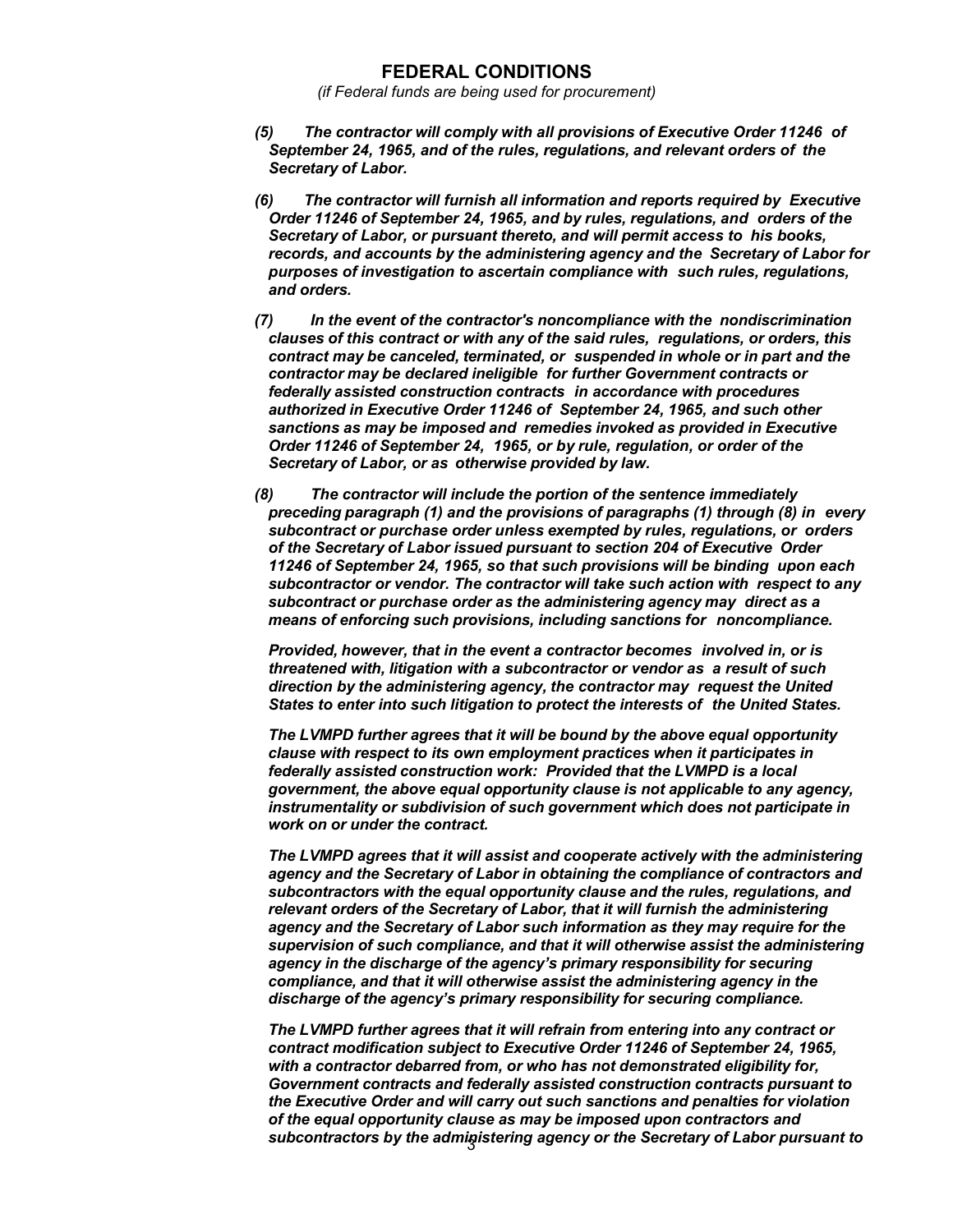*(if Federal funds are being used for procurement)*

*Part II, Subpart D of the Executive Order. In addition, the LVMPD agrees that if it fails or refuses to comply with these undertakings, the administering agency may take any or all of the following actions: Cancel, terminate, or suspend in whole or in part this grant (contract, loan, insurance, guarantee); refrain from extending any further assistance to the LVMPD under the program with respect to which the failure or refund occurred until satisfactory assurance of future compliance has been received from such LVMPD; and refer the case to the Department of Justice for appropriate legal proceedings.*

### **4. DAVIS BACON ACT**

a. Standard. 2 C.F.R. Part 200, Appendix II, ¶ D

All prime construction contracts in excess of \$2,000 awarded by non-Federal entities must include a provision for compliance with the Davis-Bacon Act (40 U.S.C. §§ 3141-3144 and 3146-3148) as supplemented by Department of Labor regulations at 29 C.F.R. Part 5 (Labor Standards Provisions Applicable to Contracts Covering Federally Financed and Assisted Construction)). In accordance with the statute, contractors must be required to pay wages to laborers and mechanics at a rate not less than the prevailing wages specified in a wage determination made by the Secretary of Labor. In addition, contractors must be required to pay wages not less than once a week.

- b. Applicability. The Davis-Bacon Act only **applies to prime construction contracts in excess of \$2,000 using the Emergency Management Preparedness Grant Program, Homeland Security Grant Program, Nonprofit Security Grant Program, Tribal Homeland Security Grant Program, Port Security Grant Program, and Transit Security Grant Program**. **It does not apply to other Federal agency grant and cooperative agreement programs, including the FEMA Public Assistance Program.**
- c. Requirement. If applicable, the LVMPD / Contractor must do the following:
	- (1) The LVMPD must place a copy of the current prevailing wage determination issued by the Department of Labor in each solicitation. The decision to award a contract or subcontract must be conditioned upon the acceptance of the wage determination. The LVMPD must report all suspected or reported violations to the Federal awarding agency.
	- (2) Included in the contract is the following provision for compliance with the Davis-Bacon Act (40 U.S.C. 3141 – 3144, and 3146 – 3148) as supplemented by Department of Labor regulations (29 CFR Part 5, "Labor Standards Provisions Applicable to Contracts Covering Federally Finance and Assisted Construction"):
		- *(a) All transactions regarding this contract shall be done in compliance with the Davis-Bacon Act (40 U.S.C. 3141 – 3144, and 3146 – 3148) and the requirements of 29 C.F.R. pt. 5 as may be applicable. The Contractor shall comply with 40 U.S.C. 3141 – 3144, and 3146 – 3148 and the requirements of 29 C.F.R. pt. 5 as applicable.*
		- *(b) Contractors are required to pay wages to laborers and mechanics at a rate not less than the prevailing wages specified in a wage determination made by the Secretary of Labor.*
		- *(c) Additionally, Contractors are required to pay wages not less than once a week.*

## **5. COPELAND ANTI-KICKBACK ACT**

a. <u>Standard.</u> 2 C.F.R. Part 200, Appendix<sub>4</sub>II, ¶ D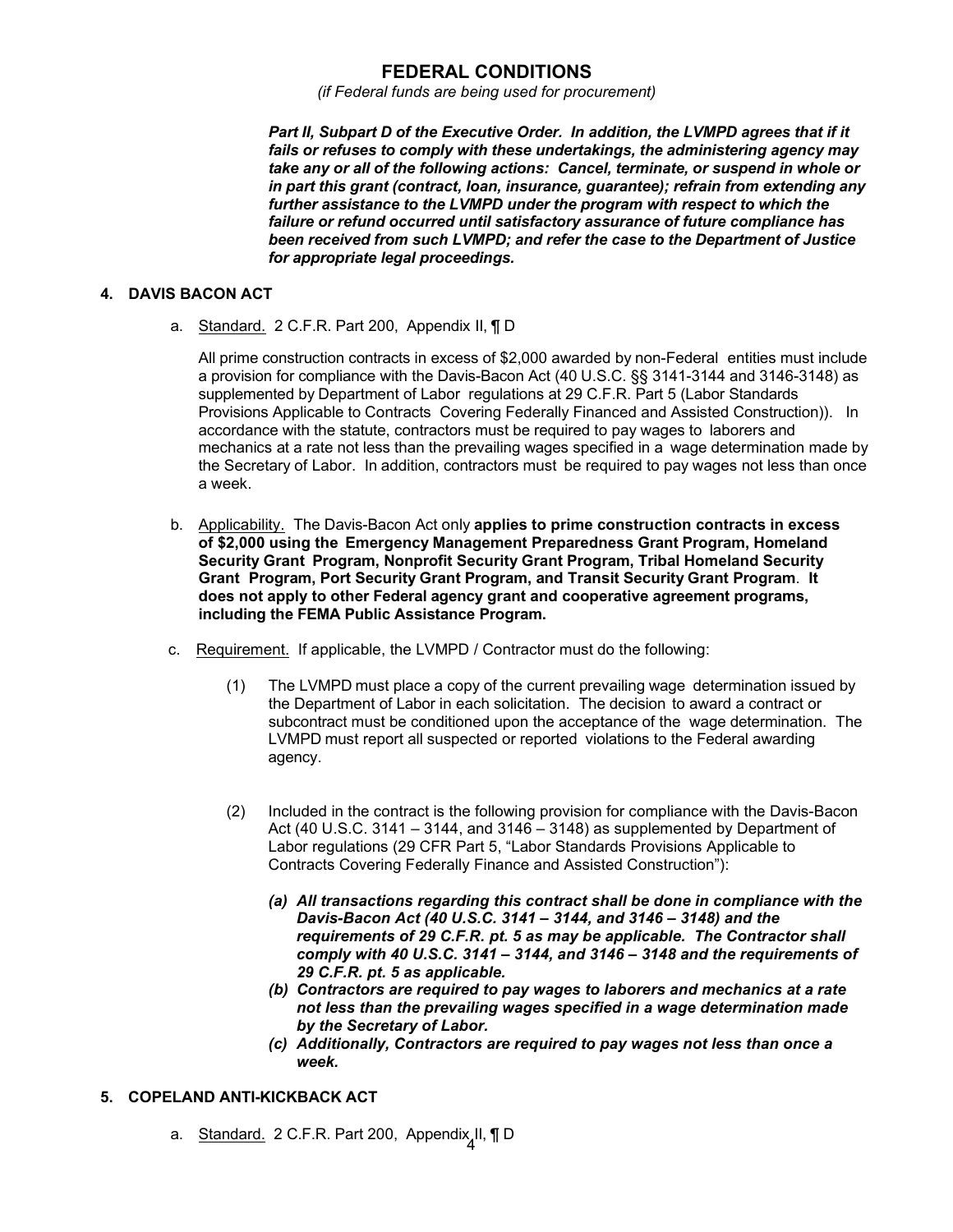*(if Federal funds are being used for procurement)*

Recipient and subrecipient contracts must include a provision for compliance with the Copeland "Anti-Kickback" Act (40 U.S.C. § 3145), as supplemented by Department of Labor regulations (29 C.F.R. Part 3 "Contractors and Subcontractors on Public Building or Public Work Financed in Whole or in Part by Loans or Grants from the United States").

- b. Applicability. This requirement applies to **all contracts for construction or repair work above \$2,000 in situations where the Davis-Bacon Act also applies**. **It does not apply to the FEMA Public Assistance Programs. In situations where the Davis-Bacon Act does not apply, neither does the Copeland "Anti-Kickback Act".**
- c. Requirement. If applicable, the LVMPD must include a provision for compliance with the Copeland "Anti-Kickback" Act (40 U.S.C. § 3145), as supplemented by Department of Labor regulations at 29 C.F.R. Part 3 (Contractors and Subcontractors on Public Building or Public Work Financed in Whole or in Part by Loans or Grants from the United States).
- d. If applicable, included in the contract is the following provision for compliance with the Copeland "Anti-Kickback" Act:

*(a) Contractor. The Contractor shall comply with 18 U.S.C. § 874, 40 U.S.C. § 3145, and the requirements of 29 C.F.R. pt. 3 as may be applicable, which are incorporated by reference into this contract.*

*Each contractor or subrecipient is be prohibited from inducing, by any means, any person employed in the construction, completion or repair of public work, to give up any part of the compensation to which he or she is otherwise entitled. The LVMPD must report all suspected or reported violations to the Federal awarding agency.*

*Additionally, in accordance with the regulation, each contractor and subcontractor must furnish each week a statement with respect to the wages paid each of its employees engaged in work covered by the Copeland Anti-Kickback Act and the Davis Bacon Act during the preceding weekly payroll period. The report shall be delivered by the contractor or subcontractor, within seven days after the regular payment date of the payroll period, to a representative of a Federal or State agency in charge at the site of the building work.*

*(b) Subcontracts. The Contractor or subcontractor shall insert in any subcontracts the clause above and such other clauses as the applicable Federal agency may by appropriate instructions require, and also a clause requiring the subcontractors to include these clauses in any lower tier subcontracts. The prime contractor shall be responsible for the compliance by any subcontractor or lower tier subcontractor with all of these contract clauses.*

*(c) Breach. A breach of the contract clauses above may be grounds for termination of the contract, and for debarment as a Contractor and subcontractor as provided in 29 C.F.R. § 5.12.*

## **6. CONTRACT WORK HOURS AND SAFETY STANDARDS ACT**

a. Standard. 2 C.F.R. Part 200, Appendix II, ¶ E

mechanic and laborer on the basis of a standard work week of 40 hours. Work in  $\frac{5}{9}$ Where applicable (see 40 U.S.C. §§ 3701 – 3708), all contracts awarded by the non-Federal entity in excess of \$100,000 that involve the employment of mechanics or laborers must include a provision for compliance with 40 U.S.C. §§ 3702 and 3704, as supplemented by Department of Labor regulations at 29 C.F.R. Part 5. Under 40 U.S.C. § 3702 of the Act, each contractor must be required to compute the wages of every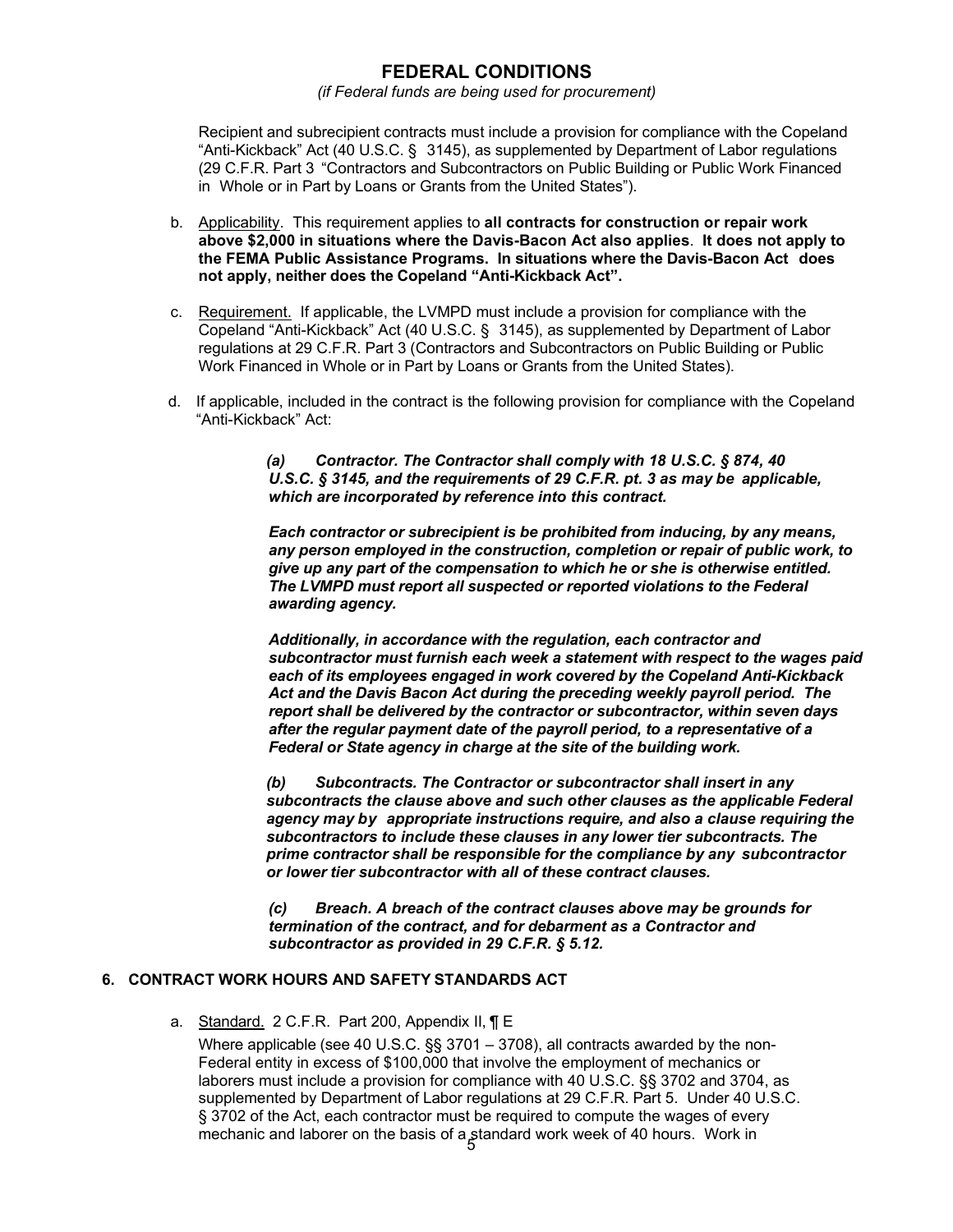*(if Federal funds are being used for procurement)*

excess of the standard work week is permissible provided that the worker is compensated at a rate of not less than one and a half times the basic rate of pay for all hours worked in excess of 40 hours in the work week. The requirements of 40 U.S.C. §3704 are applicable to construction work and provide that no laborer or mechanic must be required to work in surroundings or under working conditions which are unsanitary, hazardous, or dangerous.

- b. Applicability: This requirement applies to **all Federal funded contracts awarded by the LVMPD in excess of \$100,000 under grant and cooperative agreement programs that involve the employment of mechanics or laborers.** It is applicable to construction work. These requirements do not apply to the purchase of supplies or materials or articles ordinarily available on the open market, or contracts for transportation or transmission of intelligence.
- c. Requirement. If applicable, included in the contract is the following provision for compliance with the Contract Work Hours and Safety Standards Act:

### *The regulation at 29 C.F.R. § 5.5 provides requirements:*

- *(1) Overtime requirements. No contractor or subcontractor contracting for any part of the contract work which may require or involve the employment of laborers or mechanics shall require or permit any such laborer or mechanic in any workweek in which he or she is employed on such work to work in excess of 40 hours in such workweek unless such laborer or mechanic receives compensation at a rate not less than one and one-half times the basic rate of pay for all hours worked in excess of 40 hours in such workweek.*
- *(2) Violation; liability for unpaid wages; liquidated damages. In the event of any violation of the clause set forth in paragraph c(1) of this section, the contractor and any subcontractor responsible therefor shall be liable for the unpaid wages. In addition, such contractor and subcontractor shall be liable to the United States (in the case of work done under contract for the District of Columbia or a territory, to such District or to such territory), for liquidated damages. Such liquidated damages shall be computed with respect to each individual laborer or mechanic, including watchmen and guards, employed in violation of the clause set forth in paragraph c(1) of this section, in the sum of \$27 for each calendar day on which such individual was required or permitted to work in excess of the standard workweek of 40 hours without payment of the overtime wages required by the clause set forth in paragraph c(1) of this section.*
- *(3) Withholding for unpaid wages and liquidated damages. The Federal awarding agency or the LVMPD shall upon its own action or upon written request of an authorized representative of the Department of Labor withhold or cause to be withheld, from any moneys payable on account of work performed by the contractor or subcontractor under any such contract or any other Federal contract with the same prime contractor, or any other federally-assisted contract subject to the Contract Work Hours and Safety Standards Act, which is held by the same prime contractor, such sums as may be determined to be necessary to satisfy any liabilities of such contractor or subcontractor for unpaid wages and liquidated damages as provided in the clause set forth in paragraph c(2) of this section.*
- 6 *clauses in any lower tier subcontracts. The prime contractor shall be(4) Subcontracts. The contractor or subcontractor shall insert in any subcontracts the clauses set forth in paragraph c(1) through c(4) of this section and also a clause requiring the subcontractors to include these*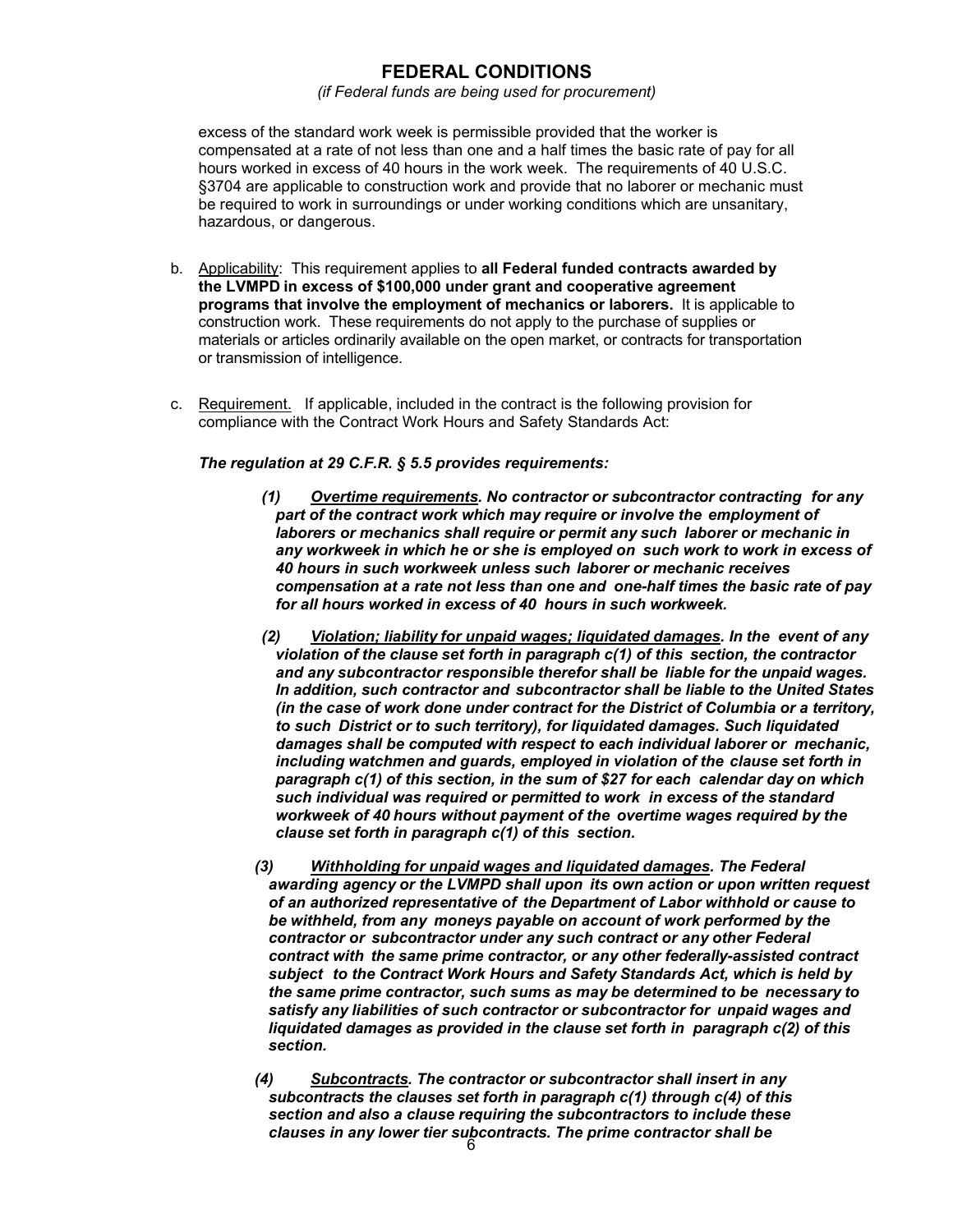*(if Federal funds are being used for procurement)*

### *responsible for compliance by any subcontractor or lower tier subcontractor with the clauses set forth in paragraphs c(1) through c(4) of this section.*

## **7. RIGHTS TO INVENTIONS MADE UNDER A CONTRACT OR AGREEMENT**

a. Standard. 2 C.F.R. Part 200, Appendix II, ¶ F

If the Federal award meets the definition of "funding agreement" under 37 C.F.R. § 401.2(a) and the non-Federal entity wishes to enter into a contract with a small business firm or nonprofit organization regarding the substitution of parties, assignment or performance of experimental, developmental, or research work under that "funding agreement", the non-Federal entity must comply with the requirements of 37 C.F.R. Part 401 (Rights to Inventions Made by Nonprofit Organizations and Small Business Firms Under Government Grants, Contracts and Cooperative Agreements), and any implementing regulations issued by the Federal Awarding Agency.

- b. Applicability. This requirement applies to "funding agreements" as defined in *37 C.F.R § 401*.
- c. Funding Agreements Definition. The regulation at 37 C.F.R. § 401.2(a) currently defines "funding agreement" as any contract, grant, or cooperative agreement entered into between any Federal agency, other than the Tennessee Valley Authority, and any contractor for the performance of experimental, developmental, or research work funded in whole or in part by the Federal government. This term also includes any assignment, substitution of parties, or subcontract of any type entered into for the performance of experimental, developmental, or research work under a funding agreement as defined in the first sentence of this paragraph.
- d. Requirement. If applicable as specified above, the following clause applies to this contract:

## *RIGHTS TO INVENTIONS MADE UNDER A CONTRACT OR AGREEMENT*

*If Federal award meets the definition of "funding agreement" under 37 C.F.R § 401 and is being used to fund experimental, developmental, or research work, 37 C.F.R § 401 will apply concerning the rights to the invention and all applicable requirements and standard patent rights clauses therein are incorporated by reference.*

### **8. CLEAN AIR ACT AND THE FEDERAL WATER POLLUTION CONTROL ACT**

a. Standard. 2 C.F.R. Part 200, Appendix II, ¶ G

If applicable, contracts must contain a provision that requires the contractor to agree to comply with all applicable standards, orders, or regulations issued pursuant to the Clean Air Act (42 U.S.C. §§ 7401 – 7671q.) and the Federal Water Pollution Control Act as amended (33 U.S.C. §§ 1251 – 1387). Violations must be reported to the Federal awarding agency and the Regional Office of the Environmental Protection Agency.

- b. Applicability. This requirement **applies to contracts awarded by LVMPD of amounts in excess of \$150,000 under a federal grant.**
- c. Requirement. If applicable as specified above, the following clauses apply to this contract:

### *CLEAN AIR ACT*

## *(1) The Contractor agrees to comply with all applicable standards, orders or regulations issued pursuant to the Clean Air Act, as amended, 42 U.S.C.*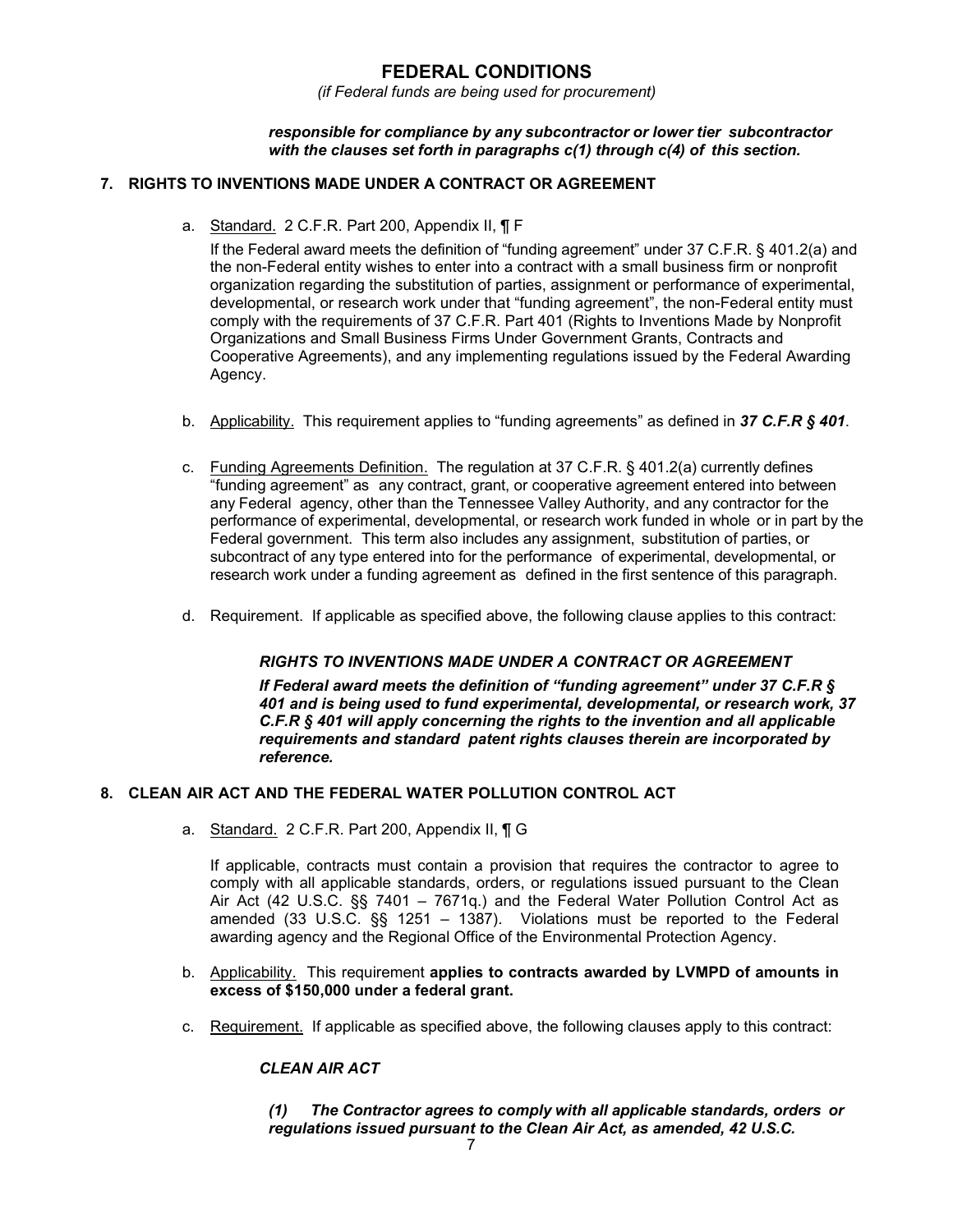*(if Federal funds are being used for procurement)*

*§ 7401 et seq.*

*(2) The Contractor agrees to report each violation to the LVMPD and understands and agrees that the LVMPD will, in turn, report each violation as required to assure notification to the State of Nevada (if funds are passed through the State), the applicable Federal agency, and the appropriate Environmental Protection Agency Regional Office.*

*(3) The Contractor agrees to include these requirements in each subcontract exceeding \$150,000 financed in whole or in part with Federal assistance provided by the applicable Federal awarding agency.*

*FEDERAL WATER POLLUTION CONTROL ACT*

*(1) The Contractor agrees to comply with all applicable standards, orders or regulations issued pursuant to the Federal Water Pollution Control Act, as amended, 33 U.S.C. 1251 et seq.*

*(2) The Contractor agrees to report each violation to the LVMPD and understands and agrees that the LVMPD will, in turn, report each violation as required to assure notification to the State of Nevada (if funds are passed through the State), Federal Emergency Management Agency, and the appropriate Environmental Protection Agency Regional Office.*

*(3) The Contractor agrees to include these requirements in each subcontract exceeding \$150,000 financed in whole or in part with Federal assistance provided by the applicable Federal awarding agency.*

### **9. DEBARMENT AND SUSPENSION**

a. Standard. 2 C.F.R. Part 200, Appendix II, ¶ H

(Executive Orders 12549 and 12689) – A contract award (see 2 CFR 180.220) must not be made to parties listed on the governmentwide exclusions in the System for Award Management (SAM), in accordance with the OMB guidelines at 2 CFR 180 that implement Executive Orders 12549 (3 CFR part 1986 Comp., p. 189) and 12689 (3 CFR part 1989 Comp., p. 235), "Debarment and Suspension." SAM Exclusions contains the names of parties debarred, suspended, or otherwise excluded by agencies, as well as parties declared ineligible under statutory or regulatory authority other than Executive Order 12549.

- b. Applicability: This requirement **applies to all grant and cooperative agreement programs**.
- c. Requirement.
	- (1) These regulations restrict awards, subawards, and contracts with certain parties that are debarred, suspended, or otherwise excluded from or ineligible for participation in Federal assistance programs and activities. See 2 C.F.R. Part 200, Appendix II, ¶ H; and 2 C.F.R. § 200.213. A contract award must not be made to parties listed in the SAM Exclusions. SAM Exclusions is the list maintained by the General Services Administration that contains the names of parties debarred, suspended, or otherwise excluded by agencies, as well as parties declared ineligible under statutory or regulatory authority other than Executive Order 12549. SAM exclusions can be accessed at [www.sam.gov.](http://www.sam.gov/) See 2 C.F.R. § 180.530;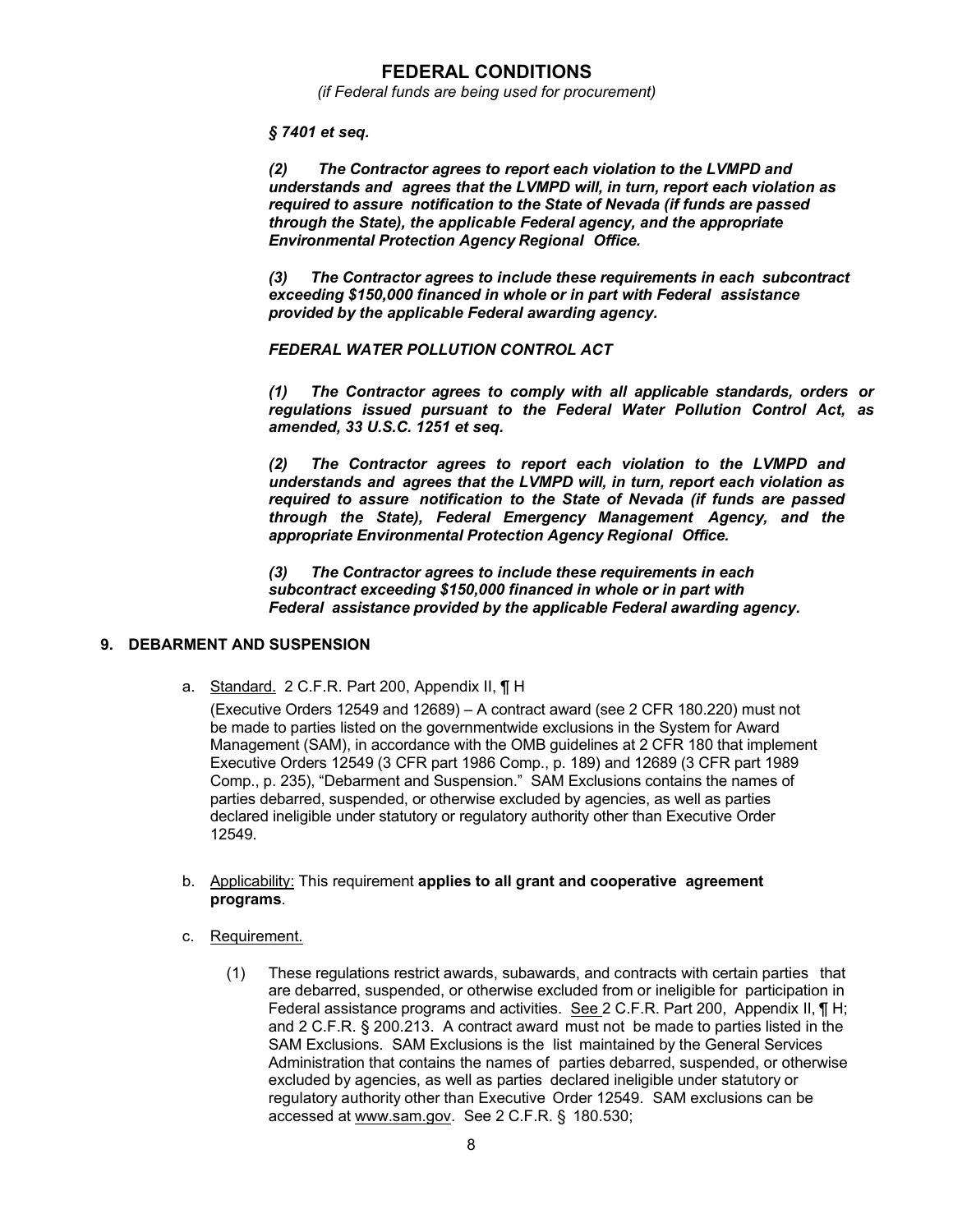*(if Federal funds are being used for procurement)*

- (2) In general, an "excluded" party cannot receive a Federal grant award or a contract within the meaning of a "covered transaction," to include subawards and subcontracts. This includes parties that receive Federal funding indirectly, such as contractors to recipients and subrecipients. The key to the exclusion is whether there is a "covered transaction," which is any non-procurement transaction (unless excepted) at either a "primary" or "secondary" tier.
- (3) The following clause applies to this Contract:

*(a) This contract is a covered transaction for purposes of 2 C.F.R. pt. 180 and 2 C.F.R. pt. 3000. As such the contractor is required to verify that none of the contractor's principals (defined at 2 C.F.R. § 180.995), or its affiliates (defined at 2 C.F.R. § 180.905) are excluded (defined at 2 C.F.R.§ 180.940) or disqualified (defined at 2 C.F.R. § 180.935).*

*(b) The contractor must comply with 2 C.F.R. pt. 180, subpart C and 2 C.F.R. pt. 3000, subpart C and must include a requirement to comply with these regulations in any lower tier covered transaction it enters into.*

*(c) This certification is a material representation of fact relied upon by LVMPD. If it is later determined that the contractor did not comply with 2 C.F.R. pt. 180, subpart C and 2 C.F.R. pt. 3000, subpart C, in addition to remedies available to LVMPD and/or the State of Nevada (if FEMA pass through funds), the Federal Government may pursue available remedies, including but not limited to suspension and/or debarment.*

*(d) The bidder or proposer agrees to comply with the requirements of 2 C.F.R. pt. 180, subpart C and 2 C.F.R. pt. 3000, subpart C while this offer is valid and throughout the period of any contract that may arise from this offer. The bidder or proposer further agrees to include a provision requiring such compliance in its lower tier covered transactions.*

### **10. BYRD ANTI-LOBBYING AMENDMENT**

a. Standard. 2 C.F.R. Part 200, Appendix II, ¶ I

Each tier certifies to the tier above that it will not and has not used Federal appropriated funds to pay any person or organization for influencing or attempting to influence an officer or employee of any agency, a member of Congress, officer or employee of Congress, or an employee of a member of Congress in connection with obtaining any Federal contract, grant or any other award covered by 31 U.S.C. § 1352. A copy of the certification that is required to be completed by each entity as described in 31 U.S.C. § 1352. Each tier must also disclose any lobbying with non-Federal funds that takes place in connection with obtaining any Federal award. Such disclosures are forwarded from tier to tier, up to the non-Federal award. Also see 31 U.S.C. § 1352 and 44 C.F.R. Part 18.

- b. Applicability: This requirement **applies to all grant and cooperative agreement programs. Contractors that apply or bid for an award of \$100,000 or more must file the required certification.**
- c. Requirement. If applicable as specified above, the following clause applies to this Contract:

9 *influence an officer or employee of any agency, a member of Congress, officer orContractors who apply or bid for an award of \$100,000 or more shall file the required certification. Each tier certifies to the tier above that it will not and has not used Federal appropriated funds to pay any person or organization for influencing or attempting to*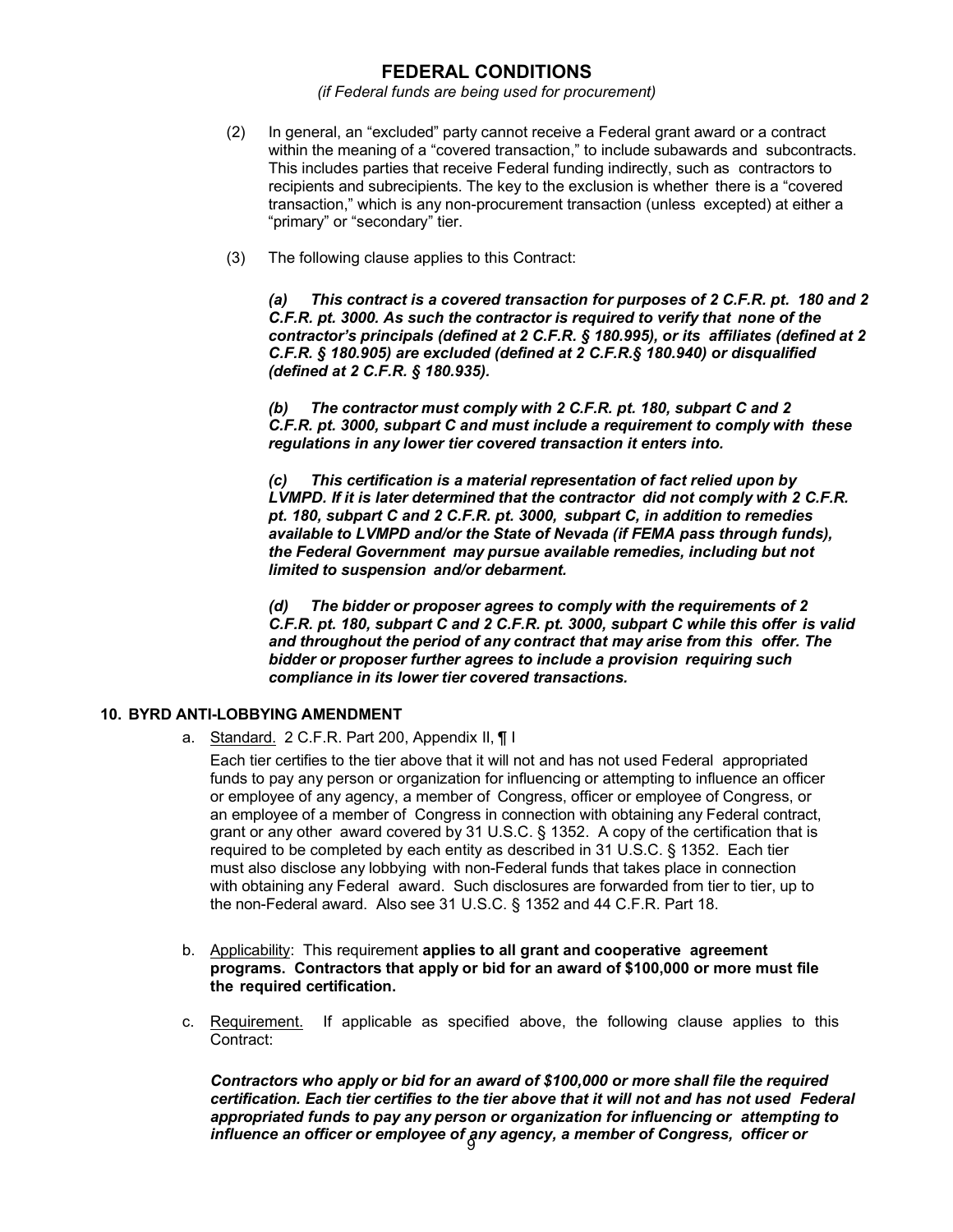*(if Federal funds are being used for procurement)*

*employee of Congress, or an employee of a member of Congress in connection with obtaining any Federal contract, grant, or any other award covered by 31 U.S.C. § 1352. Each tier shall also disclose any lobbying with non-Federal funds that takes place in connection with obtaining any Federal award. Such disclosures are forwarded from tier to tier up to the non-Federal award.*

*If applicable, contractors must sign and submit to the LVMPD the Appendix A, 44 C.F.R. PART 18 – CERTIFICATION REGARDING LOBBYING.*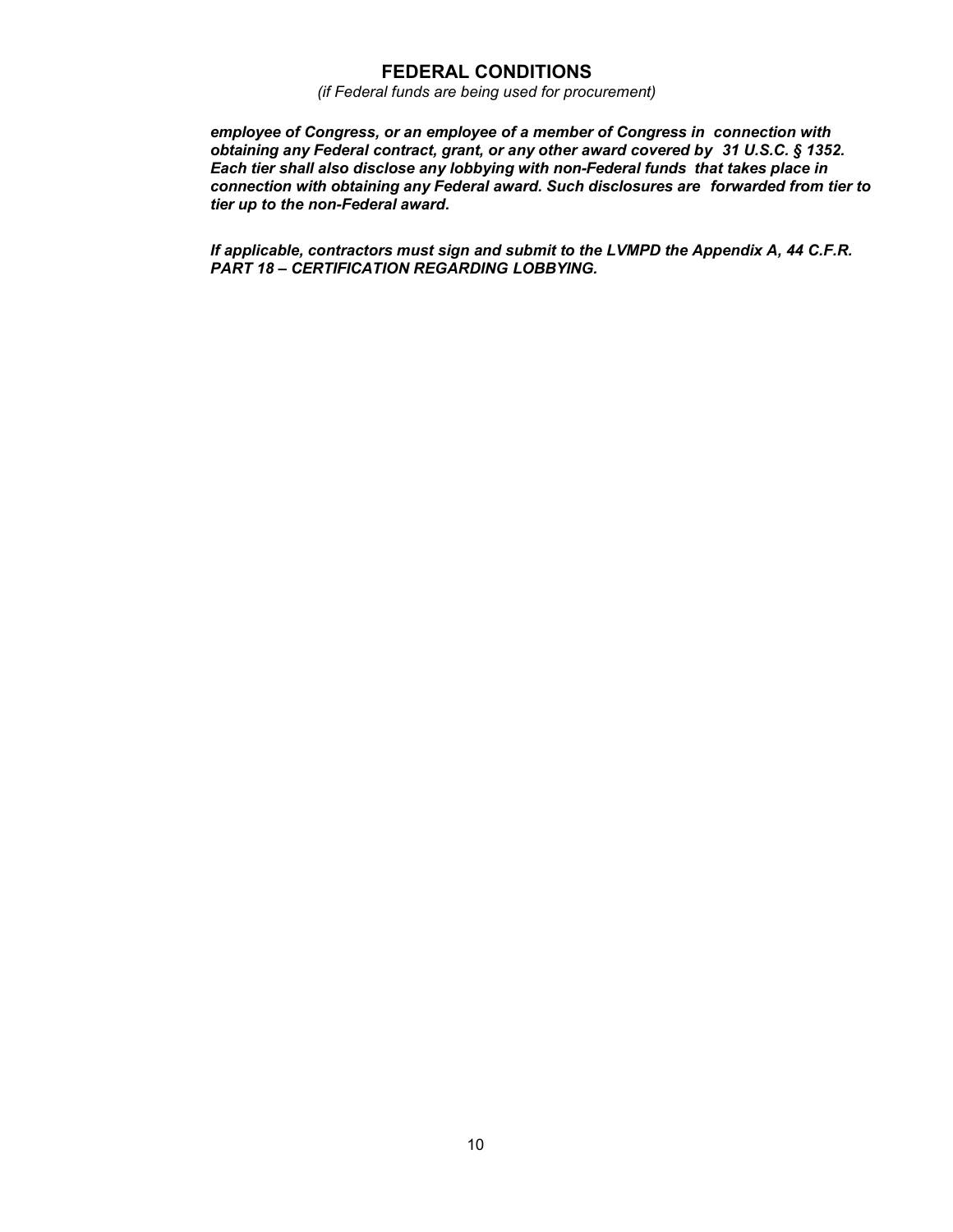*(if Federal funds are being used for procurement)*

### APPENDIX A, 44 C.F.R. PART 18 – CERTIFICATION REGARDING LOBBYING

## Certification for Contracts, Grants, Loans, and Cooperative Agreements *(To be submitted with each bid or offer exceeding \$100,000)*

The undersigned [Contractor] certifies, to the best of his or her knowledge, that:

1. No Federal appropriated funds have been paid or will be paid, by or on behalf of the undersigned, to any person for influencing or attempting to influence an officer or employee of an agency, a member of Congress, an officer or employee of Congress, or an employee of a member of Congress in connection with the awarding of any Federal contract, the making of any Federal grant, the making of any Federal loan, the entering into of any cooperative agreement, and the extension, continuation, renewal, amendment, or modification of any Federal contract, grant, loan, or cooperative agreement.

2. If any funds other than Federal appropriated funds have been paid or will be paid to any person for influencing or attempting to influence an officer or employee of any agency, a member of Congress, an officer or employee of Congress, or an employee of a member of Congress in connection with this Federal contract, grant, loan, or cooperative agreement, the undersigned shall complete and submit Standard Form-LLL, "Disclosure Form to Report Lobbying," in accordance with its instructions.

3. The undersigned shall require that the language of this certification be included in the award documents for all subawards at all tiers (including subcontracts, subgrants, and contracts under grants, loans, and cooperative agreements) and that all subrecipients shall certify and disclose accordingly.

This certification is a material representation of fact upon which reliance was placed when this transaction was made or entered into. Submission of this certification is a prerequisite for making or entering into this transaction imposed by title 31, U.S.C. § 1352 (as amended by the Lobbying Disclosure Act of 1995). Any person who fails to file the required certification shall be subject to a civil penalty of not less than \$10,000 and not more than \$100,000 for each such failure.

The Contractor, <u>contractor</u> (2002), certifies or affirms the truthfulness and accuracy of each statement of its certification and disclosure, if any. In addition, the Contractor understands and agrees that the provisions of 31 U.S.C. § 3801 *et seq*., Administrative Remedies for False Claims and Statements, apply to this certification and disclosure, if any.

Signature of Contractor's Authorized Official

Name and Title of Contractor's Authorized Official

Date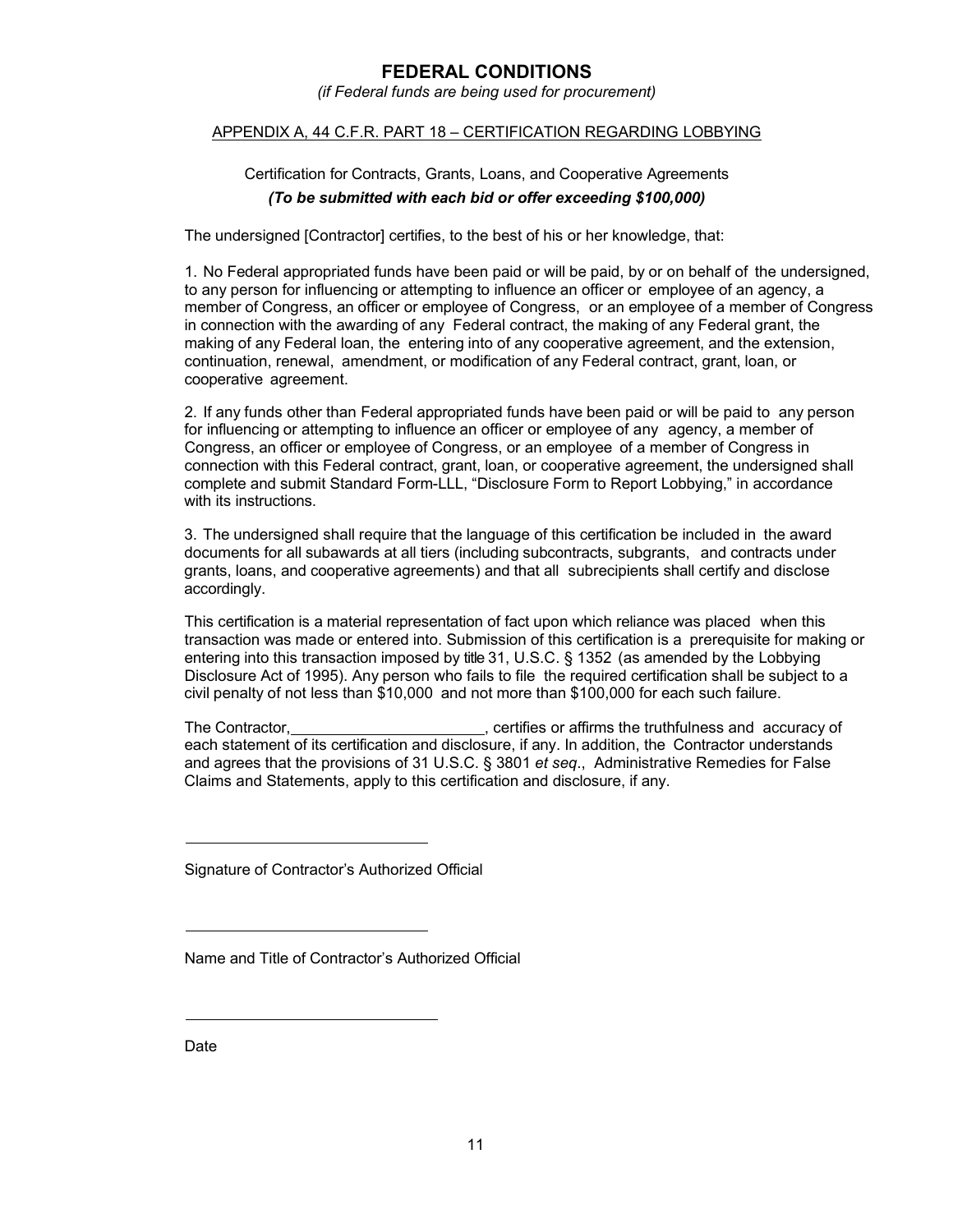*(if Federal funds are being used for procurement)*

## **11. PROCUREMENT OF RECOVERED MATERIALS**

a. Standard. 2 C.F.R. Part 200, Appendix II, ¶ J

A non-Federal entity that is a state agency or agency of a political subdivision of a state and its contractors must comply with Section 6002 of the Solid Waste Disposal Act, as amended by the Resource Conservation and Recovery Act. Also see 2 C.F.R. § 200.323.

- b. Applicability: This requirement applies to all contracts awarded by LVMPD under grant and cooperative agreement programs **where the purchase price of the item exceeds \$10,000 or the value of the quantity acquired by the preceding fiscal year exceeded \$10,000**; procuring solid waste management services in a manner that maximizes energy and resource recovery and establishing an affirmative procurement program for procurement of recovered materials identified in the EPA guidelines at 40 C.F.R. Part 247 that contain the highest percentage of recovered materials practicable, consistent with maintaining a satisfactory level of competition. The EPA-designated items include, but are not limited to, certain paper and paper products, vehicular products, construction products, transportation products, park and recreation products, landscaping products, non-paper office products, and other miscellaneous products. The full list can be reviewed in the Consolidated Recovered Materials Advisory Notice (RMAN) for the Comprehensive Procurement Guideline (CPG) at [https://www.epa.gov/sites/production/files/2016-](https://www.epa.gov/sites/production/files/2016-03/documents/consolrman.pdf) [03/documents/consolrman.pdf,](https://www.epa.gov/sites/production/files/2016-03/documents/consolrman.pdf) or searching the sections specified above.
- c. Requirement.

If applicable as specified above, the following clause applies to this Contract:

- *(1) Contractors who submit a bid or proposal on this project are guaranteeing that they have reviewed Section 6002 of the Solid Waste Disposal Act and the guidelines of the EPA of 40 CFR part 247 and the Consolidated Recovered Materials Advisory Notice (RMAN) for the Comprehensive Procurement Guideline (CPG) and are in compliance therewith if any of the products on that list are a part of this procurement, they contain the highest percentage of recovered materials practicable, unless the product cannot be acquired:*
	- *Competitively within a timeframe providing for compliance with the contract performance schedule;*
	- *Meeting contract performance requirements; or*
	- *At a reasonable price .*
- *(2) If providing solid waste services, they are provided in a manner that maximizes energy and resource recovery. If audited, Contractor will be able to show evidence that the product(s) comply with this section. Information about this requirement, along with the list of EPA-designated items, is available at EPA's Comprehensive Procurement Guidelines web site, [https://www.epa.gov/smm/comprehensive-procurement-guideline-cpg-program.](https://www.epa.gov/smm/comprehensive-procurement-guideline-cpg-program) The Contractor also agrees to comply with all other applicable requirements of Section 6002 of the Solid Waste Disposal Act.*

### **12. PROHIBITION ON CONTRACTING FOR COVERED TELECOMMUNICATIONS OR SERVICES**

- a. Standard. 2 C.F.R. Part 200, Appendix II, ¶ K
	- (1) A non-Federal entity is prohibited from obligating or expending loan or grant funds to:
		- (a) Procure or obtain;
		- (b) Extend or renew a contract to procure or obtain; or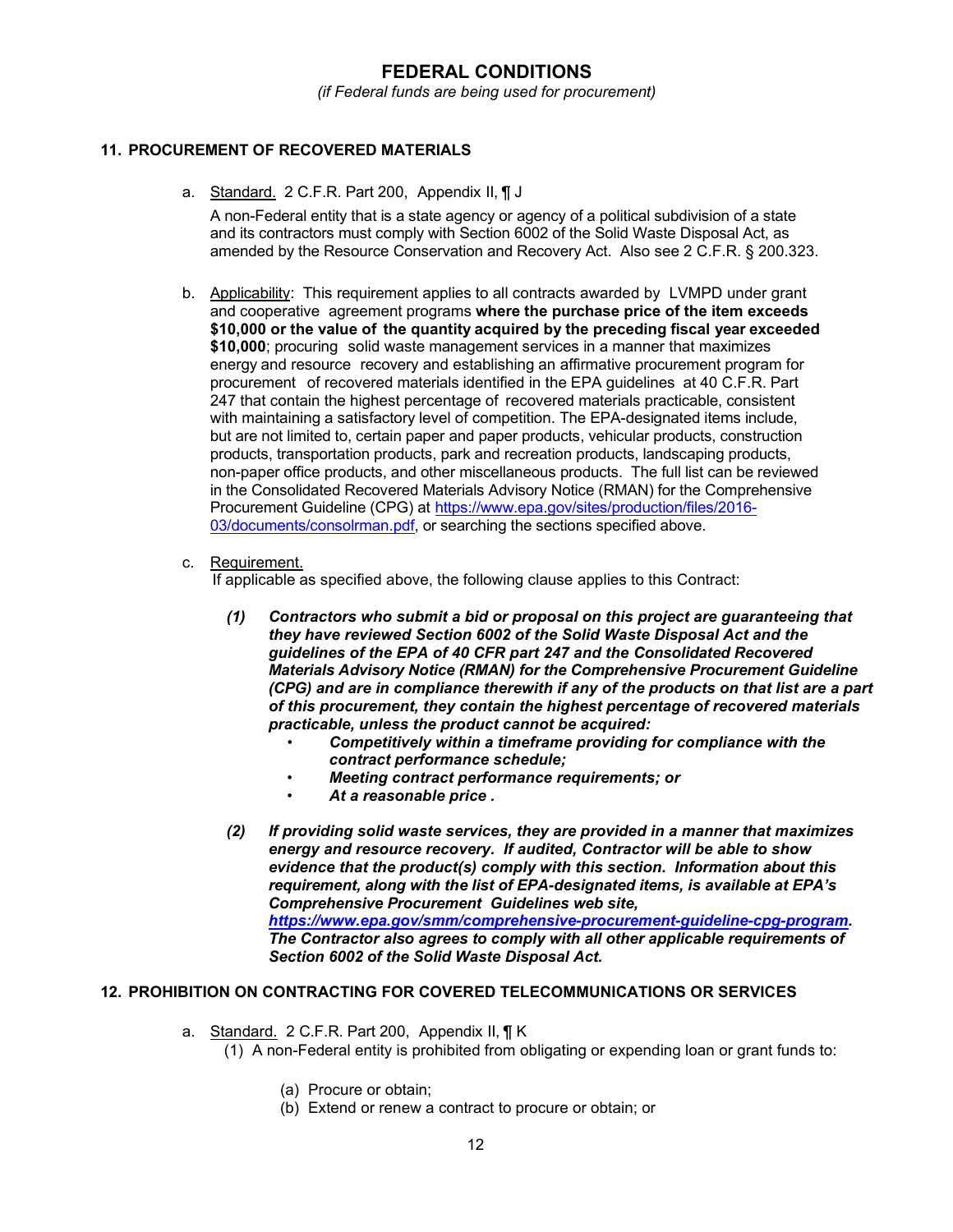*(if Federal funds are being used for procurement)*

- (c) Enter into a contract (or extend or renew a contract) to procure or obtain equipment, services, or systems that uses covered telecommunications equipment or services as a substantial or essential component of any system, or as critical technology as part of any system. As described in Public Law 115-232, section 889, covered telecommunications equipment is telecommunications equipment produced by Huawei Technologies Company or ZTE Corporation (or any subsidiary or affiliate of such entities).
	- i. For the purpose of public safety, security of government facilities, physical security surveillance of critical infrastructure, and other national security purposes, video surveillance and telecommunications equipment produced by Hytera Communications Corporation, Hangzhou Hikvision Digital Technology Company, or Dahua Technology Company (or any subsidiary or affiliate of such entities).
	- ii. Telecommunications or video surveillance services provided by such entities or using such equipment.
	- iii. Telecommunications or video surveillance equipment or services produced or provided by an entity that the Secretary of Defense, in consultation with the Director of the National Intelligence or the Director of the Federal Bureau of Investigation, reasonably believes to be an entity owned or controlled by, or otherwise connected to, the government of a covered foreign country.
- (2) In implementing the prohibition under Public Law 115-232, section 889, subsection (f), paragraph (1), heads of executive agencies administering loan, grant, or subsidy programs shall prioritize available funding and technical support to assist affected businesses, institutions and organizations as is reasonably necessary for those affected entities to transition from covered communications equipment and services, to procure replacement equipment and services, and to ensure that communications service to users and customers is sustained.
- (3) See Public Law 115-232, section 889 for additional information.
- (4) See also §200.471.
- b. Applicability. This requirement applies to all grant and cooperative agreement programs using Federal funds to procure or obtain, equipment, services or systems that uses covered telecommunications or video surveillance equipment or services, believed to be an entity owned or controlled by, or otherwise connected to, the government of a covered foreign country.
- c. Requirement. If applicable as specified above, the following clause applies to this Contract:

#### *PROHIBITION ON CONTRACTING FOR COVERED TELECOMMUNICATIONS OR SERVICES*

*By submitting a bid or proposal on this procurement, Contractor guarantees that the equipment, services or system were not sourced from, nor have any substantial or essential components of any system, or as critical technology as part of any system of any company, or subsidiary of, or affiliate of, identified in Section 889 of the John S. McCain National Defense Authorization Act for Fiscal Year 2019 (FY2019 NDAA), Pub. L. No. 115-232 (2018) and 2 C.F.R. §§ 200.216, 200.327, 200.471. Following is a list of prohibited companies, but is not an exhaustive list:*

- *1. Huawei Technologies Company*
- *2. ZTE Corporation*
- *3. Hytera Communications Corporation,*
- *4. Hangzhou Hikvision Digital Technology Company*
- *5. Dahua Technology Company*